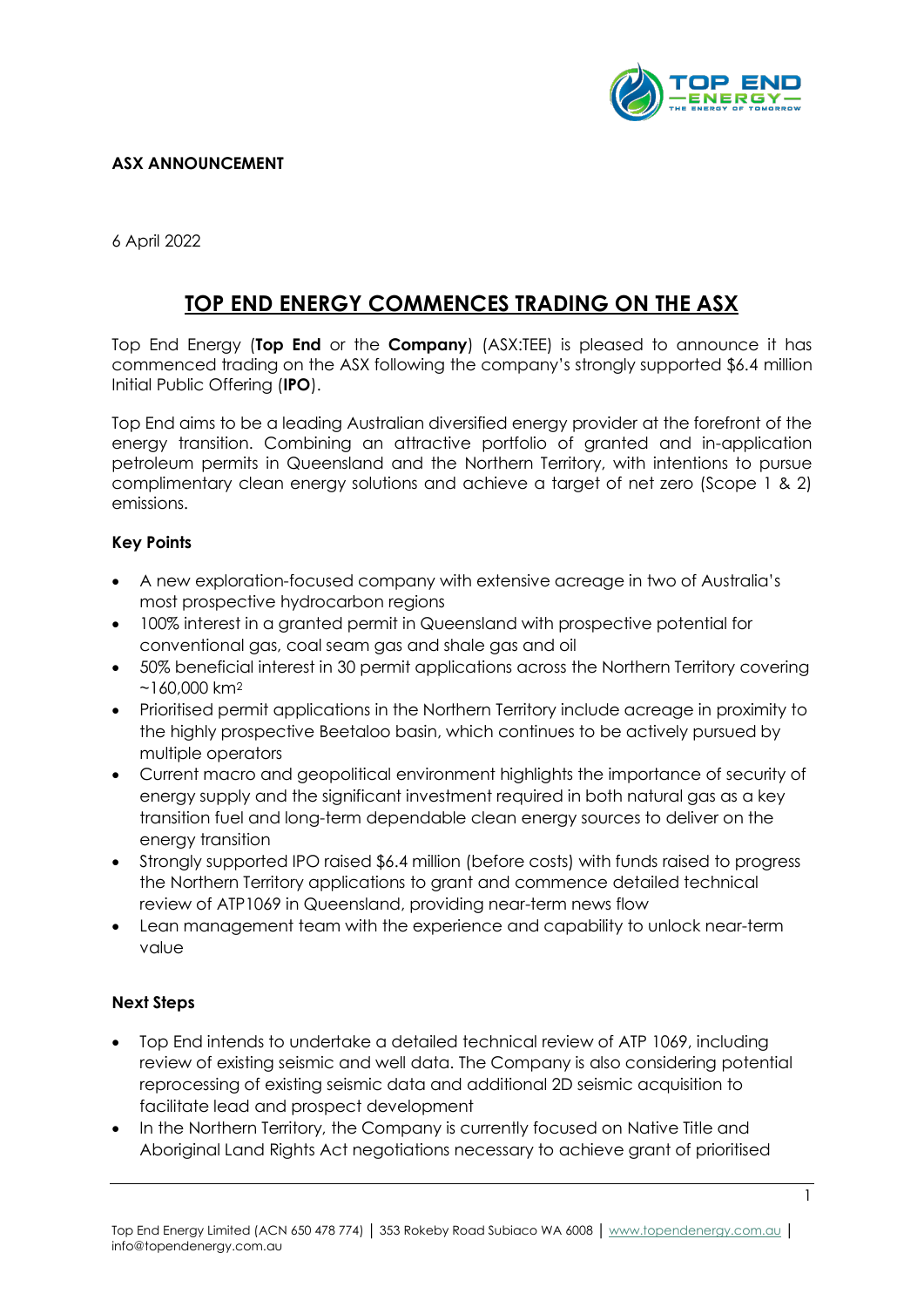

permit applications and preparation of required approvals for post-grant work programs

• In parallel, the team will also explore opportunities for clean energy solutions to complement the existing portfolio, contribute towards achieving Top End's target of zero (Scope 1 & 2) emissions and provide additional sources of revenue



*Figure 1: Top End's portfolio footprint*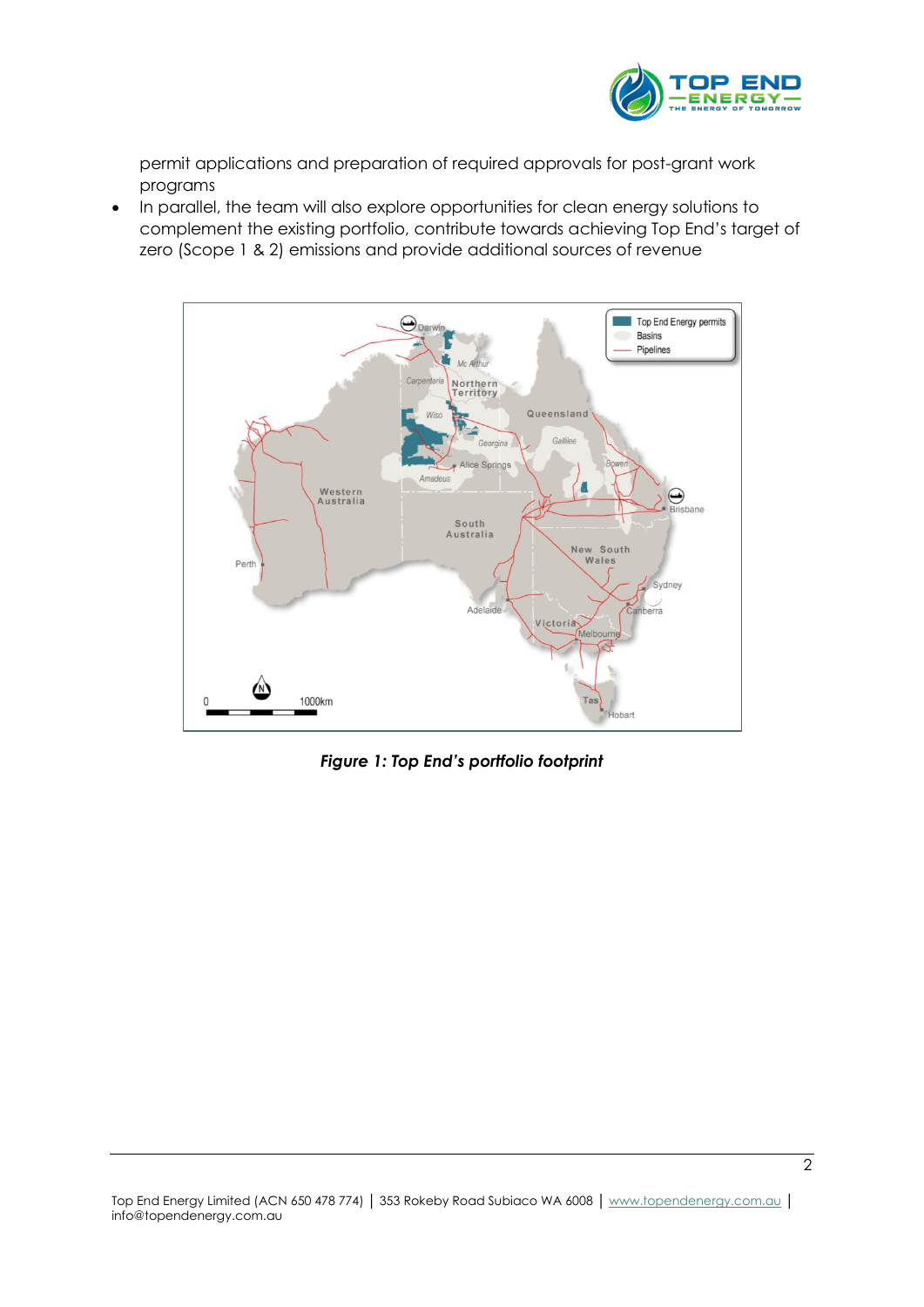



*Figure 2: Top End's 100% owned permit in Queensland (ATP 1069)*

 $\overline{3}$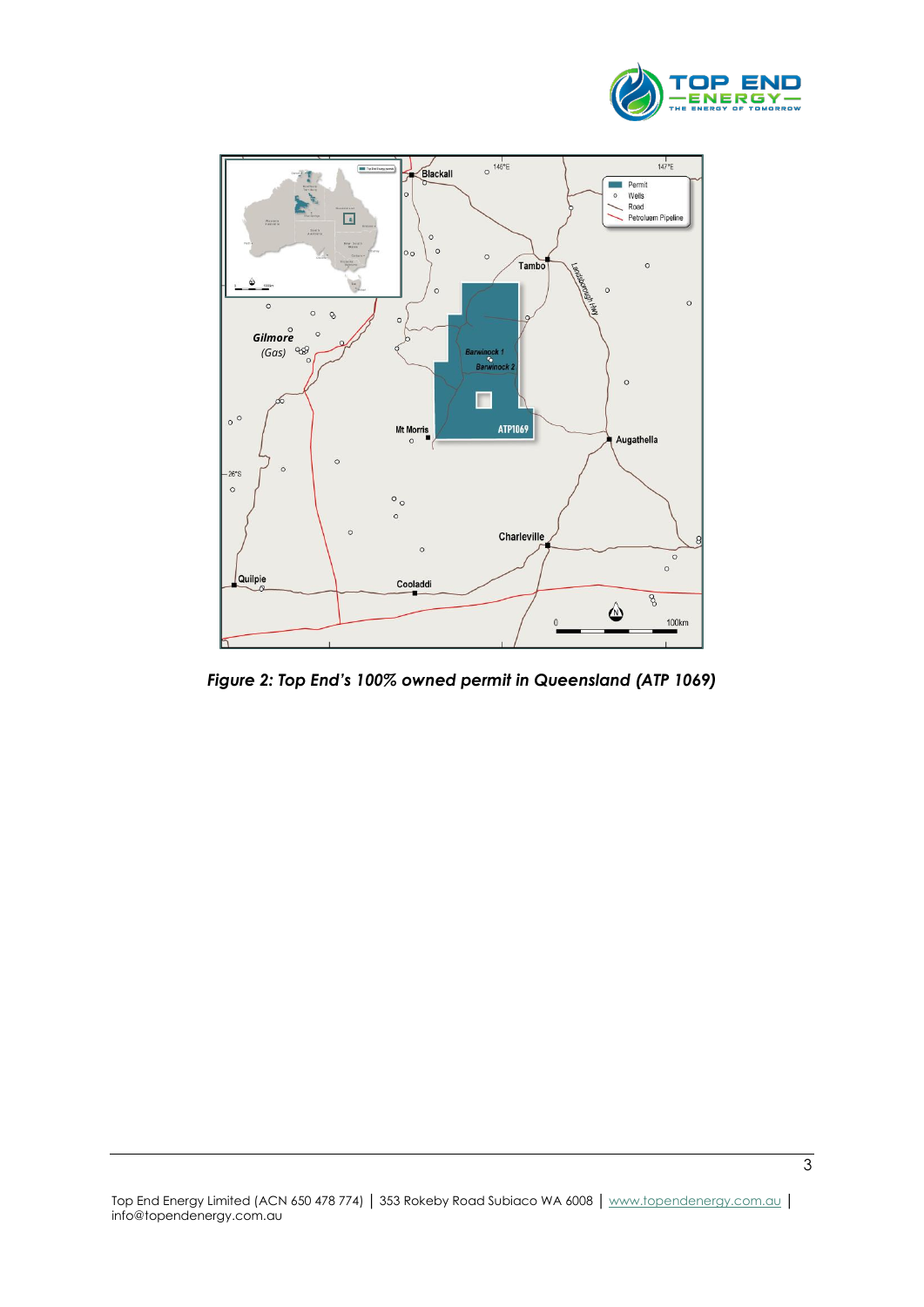



*Figure 3: Top End's application portfolio in the Northern Territory*

*Commenting on the listing and IPO, Managing Director Oliver Oxenbridge said, "We are delighted to have reached this milestone and very grateful for the support from our shareholders as we set out on our journey. We truly believe we are in the right place at the right time – we have an exciting asset base with extensive optionality, supportive macro dynamics and a strong team driven to unlock value.*

*We are now funded to undertake our initial exploration activities and further develop our clean energy strategy. We are excited for the future and look forward to updating our shareholders on our progress."*